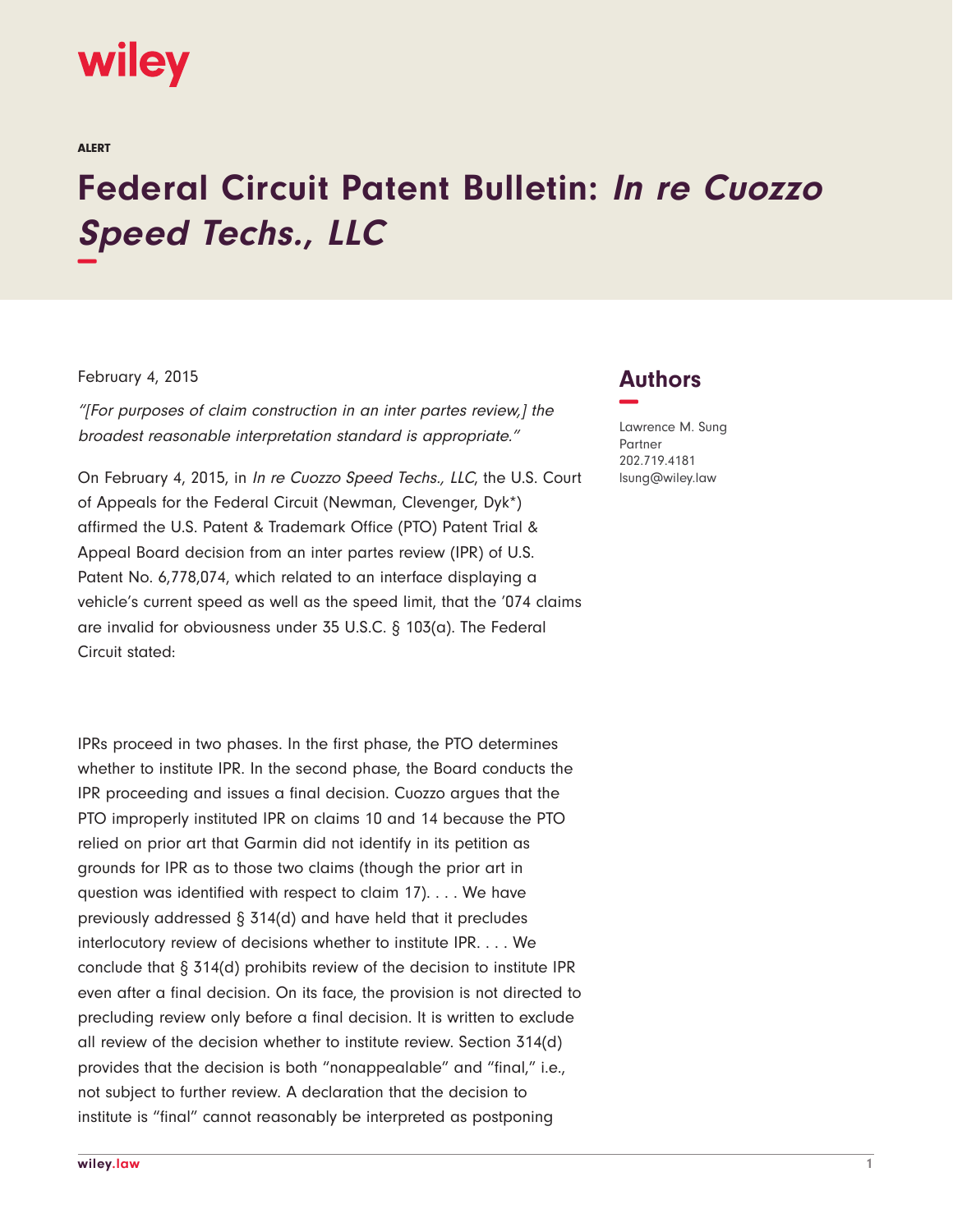review until after issuance of a final decision on patentability. Moreover, given that § 319 and § 141(c) already limit appeals to appeals from final decisions, § 314(d) would have been unnecessary to preclude non-final review of institution decisions. Because § 314(d) is unnecessary to limit interlocutory appeals, it must be read to bar review of all institution decisions, even after the Board issues a final decision. Nor does the IPR statute expressly limit the Board's authority at the final decision stage to the grounds alleged in the IPR petition. It simply authorizes the Board to issue "a final written decision with respect to the patentability of any patent claim challenged by the petitioner and any new claim added under section  $316(d)$ ." . . .

Here, Cuozzo has not filed a mandamus petition, but even if we were to treat its appeal as a request for mandamus, the situation here is far from satisfying the clear-and-indisputable requirement for mandamus. It is not clear that IPR is strictly limited to the grounds asserted in the petition. The PTO urges that instituting IPR of claims 10 and 14 based on the grounds for claim 17 was proper because claim 17 depends from claim 14, which depends from claim 10. Any grounds which would invalidate claim 17 would by necessary implication also invalidate claims 10 and 14. The PTO argues that Garmin implicitly asserted that claims 10 and 14 were unpatentable when it asserted that claim 17 was unpatentable. Whether or not the PTO is correct in these aspects, it is at least beyond dispute there is no clear and indisputable right that precludes institution of the IPR proceeding. We need not decide whether mandamus to review institution of IPR after a final decision is available in other circumstances. . . .

The America Invents Act ("AIA") created IPR, but the statute on its face does not resolve the issue of whether the broadest reasonable interpretation standard is appropriate in IPRs; it is silent on that issue. . . . There is no indication that the AIA was designed to change the claim construction standard that the PTO has applied for more than 100 years. . . . Here, Congress in enacting the AIA was well aware that the broadest reasonable interpretation standard was the prevailing rule. . . . We conclude that Congress implicitly adopted the broadest reasonable interpretation standard in enacting the AIA. . . . Even if the broadest reasonable interpretation standard were not incorporated into the IPR provisions of the statute, the standard was properly adopted by PTO regulation. . . .

It is a "long-established rule that 'claims which are broad enough to read on obvious subject matter are unpatentable even though they also read on nonobvious subject matter.'" The Board determined that the mechanical embodiment was obvious over [the prior art references] Aumayer, Evans, and Wendt. We see no error in that determination. . . . Claim 10 would have been obvious over Aumayer, Evans, and Wendt because it encompasses the analog embodiment of the invention discussed in the specification. We need not address whether claim 10 is also obvious over Tegethoff, Awada, Evans, and Wendt, as the Board also concluded.